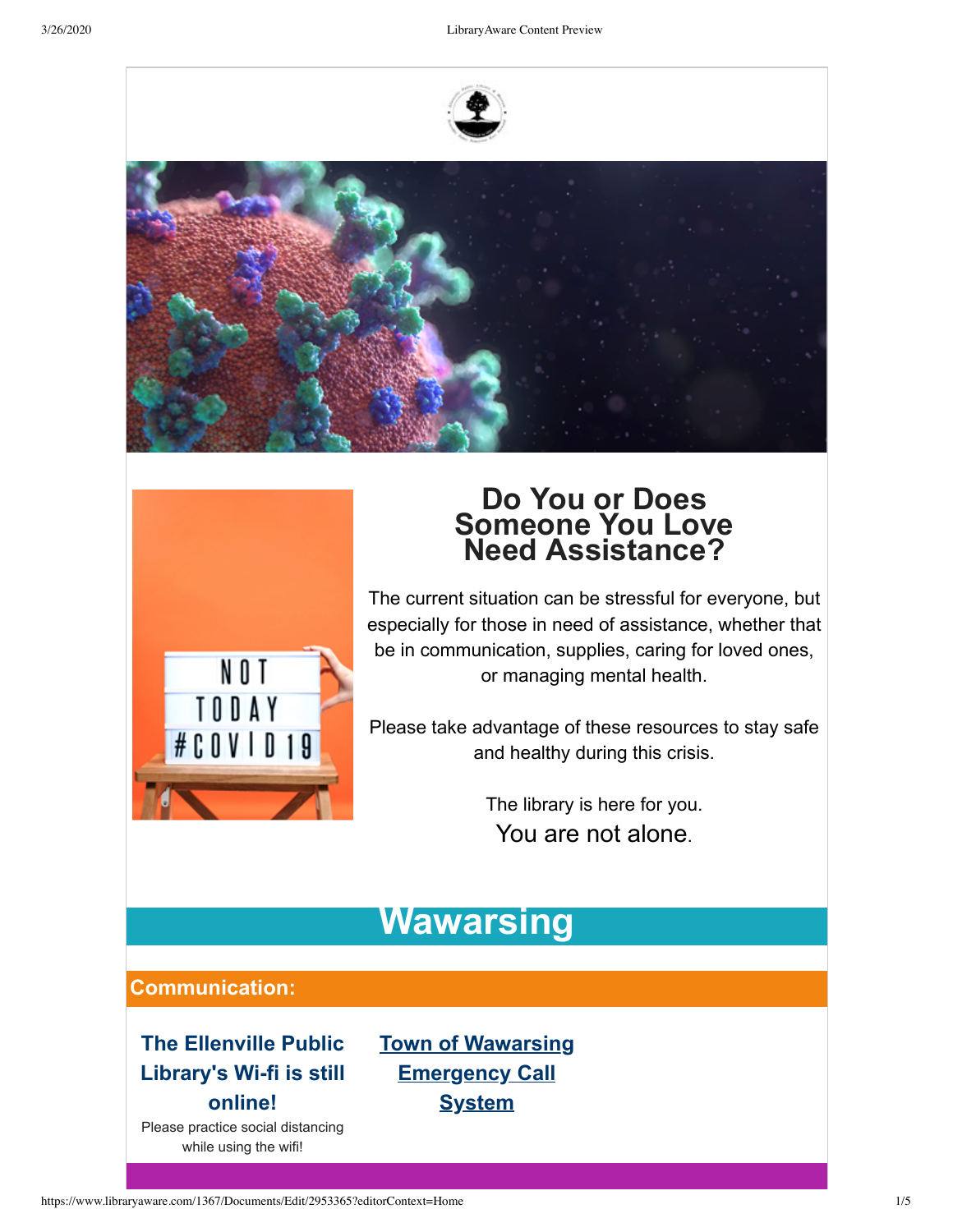### **Supplies:**

**Student Food Distribution: Ellenville Central [School District](http://www.ecs.k12.ny.us/news/whats_new/20200320_reschedule)**

# **Student Food Distribution: Rondout Valley [Central School](https://www.rondout.k12.ny.us/administration/news_2/update_re__student_meals_3_23) District**

### **[FindHelp.org-](https://findhelp.org/search_results/12428)Ellenville**

Lists free and reducedcost services in every city in America and highlights hundreds of programs.

#### **Other Assistance:**

*Childcare Location:* **Ellenville Elementary School – 28 Maple Avenue, Ellenville**

Hours:  $8 \text{ am} - 4 \text{ pm}$ Please pack a lunch plus two snacks and coat for outdoors. Registration is required and offered [online](https://ymcaulster.org/emergency-child-care/) or call 845-338-3810 x112 or email [janderson@ymcaulster.org](mailto:janderson@ymcaulster.org)

# **Ulster**

### **Communication:**

## **Ulster County COVID-19 Hotline Staffed 24/7 for answers to questions on issues related to the coronavirus. Ulster County Hotline: 845-443-8888**

### **Supplies:**

**Project Resilience: [Food Assistance](https://covid19.ulstercountyny.gov/project-resilience/)**

**COVID-19 Ancillary Fund**

**Ulster Emergency [Food Resources](https://docs.google.com/spreadsheets/d/1Q-RIXmFGlam4AZPWAUuWQR8ISCjDbL4zaYuHNE_l7cA/edit#gid=0)**

**[The HealthWell Foundation](https://www.facebook.com/HealthWellFoundation/?__tn__=%2CdKH-R-R&eid=ARB3z4Buxo5Z8jJMQ05JNwoY54GP2xwih47VWvM9IXE_SlenkWo_4h0c-AIRo0TXmTcSNnpE0Kn0ZM9s&fref=mentions&hc_location=group) is**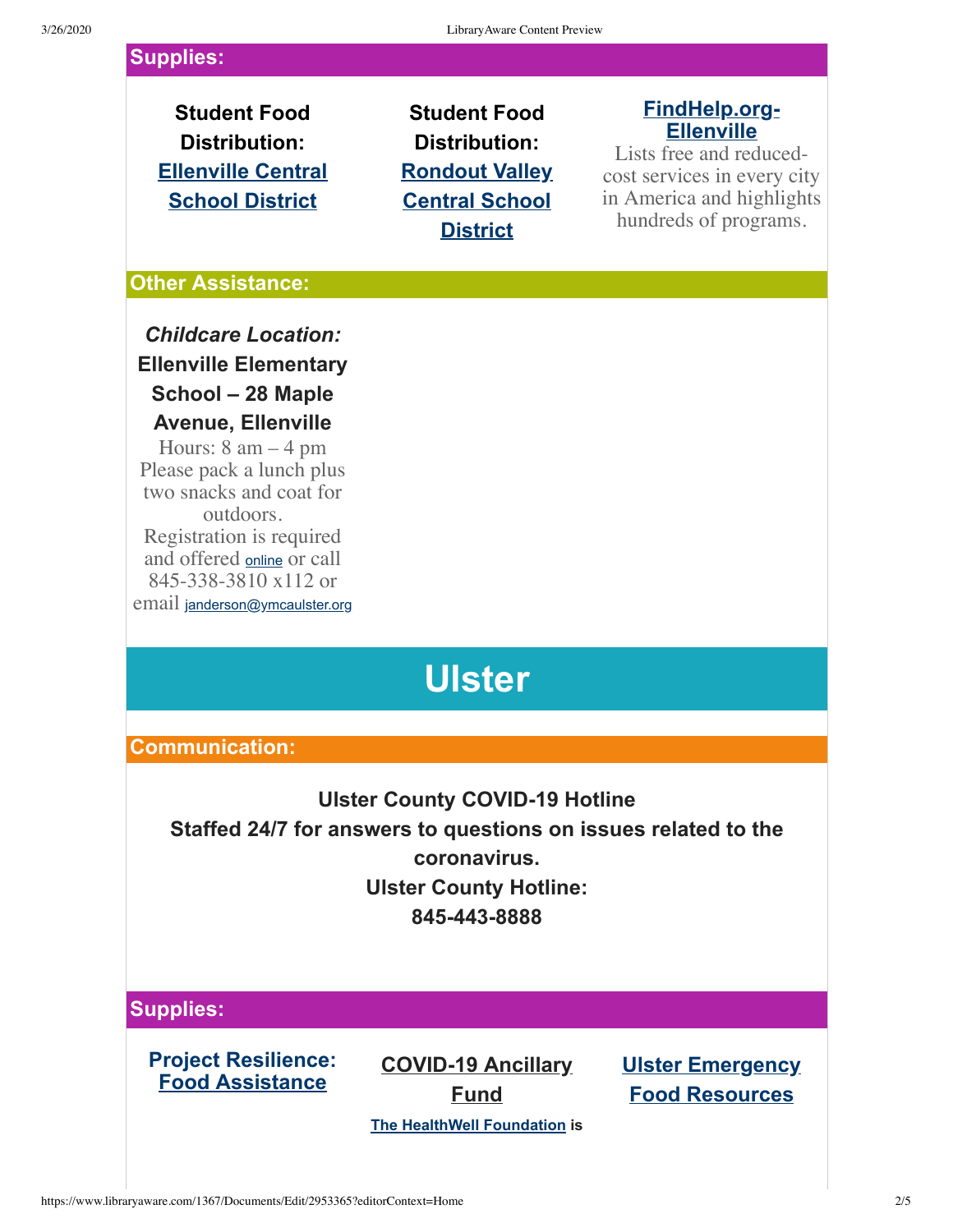3/26/2020 LibraryAware Content Preview

#### **offering assistance through**

#### **their**

**COVID-19 Ancillary Fund. If you or family member has a positive diagnosis, are a member of a high risk group, live where the virus is prevalent, have had a physician or health care provider recommend quarantine, or fall within 500% of the Federal Poverty Level, you qualify. This fund will cover delivered food or medications, diagnostics, telehealth and transportation costs. Due to limited staffing, they are only using the hotline at this time at 800-675-8416.**

### **[Ulster Emergency Corps Food Pantry Map](https://www.ulstercorps.org/agencies/food-pantries/)**

**Other Assistance:**

**Childcare Assistance: [Ulster County YMCA](https://ymcaulster.org/emergency-child-care/)**

**Childcare for Toddlers and Infants Childcare Connections: Call 845-331-7080**

**[LGBTQ+ Resources](https://www.them.us/story/online-resources-lgbtq-coronavirus?fbclid=IwAR0Lr8q9pmi6QJfDFl_HYj1PZS3iIxA8iS7dNTbnLcjLqkTaXVh39ax0_c0)**

**[Senior Shopping](https://www.ulsterunitedway.org/senior-shopping-hours/) Hours**

**[LGBTQ Center](https://lgbtqcenter.org/news/covid/) Resources**

**Support** [Freelancecoop.org](http://freelancecoop.org/?fbclid=IwAR1vaMs7pOBceXWXOjcjS3eWvzGEfMu7bGhYXhAHTydH6zuohDr86alfIDo) is offering

**Creative Freelancers**

creative freelancers that have been adversely affected by the COVID-19 virus the opportunity to apply for a grant through their fund. [Apply](https://freelancecoop.org/emergencyfund/)

**Unemployment: Ulster County Department of [Employment and](https://www.ulsterworks.com/) Training 845-340-3168**

# **New York**

**Communication:**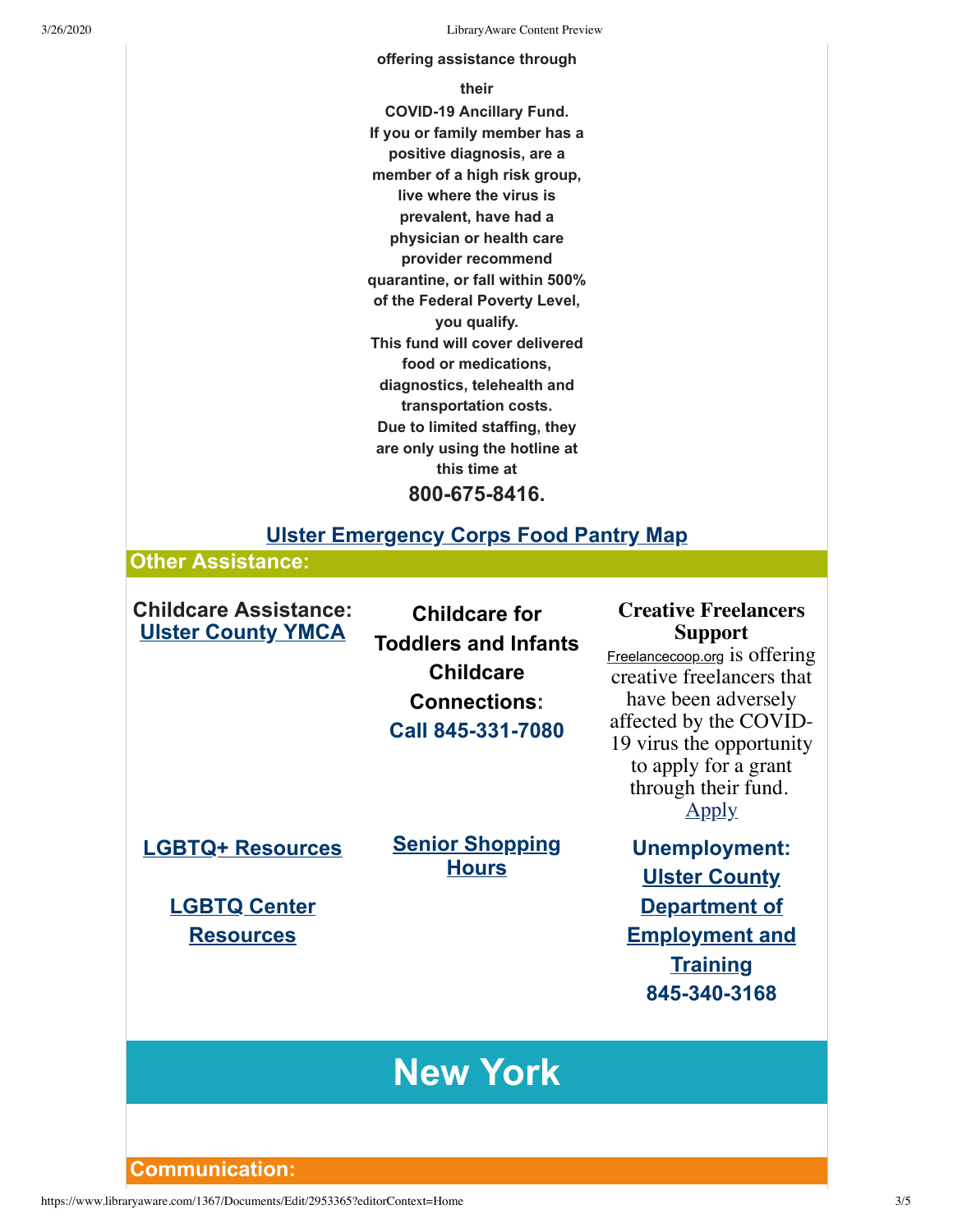3/26/2020 LibraryAware Content Preview

| <b>Free Broadband and</b><br>Wi-Fi for new K-12<br>and College Student<br><b>Households-</b><br><b>Charter Spectrum</b><br><b>Communications</b><br>Call 1-844-488-8395<br>to enroll | <b>With classes poised</b><br>to go on-line, Time<br><b>Warner Spectrum</b><br><b>Cable will provide</b><br><b>Free Internet Access</b><br>for Households with<br><b>School-Aged</b><br><b>Children who</b><br>currently don't use<br>its service.<br><b>Broadband and WiFi</b><br>install free of charge<br>and access for 60<br>days.<br><b>Contact Spectrum</b><br>833-267-6094 |                                                                                                                                                                                                                                                                                         |
|--------------------------------------------------------------------------------------------------------------------------------------------------------------------------------------|------------------------------------------------------------------------------------------------------------------------------------------------------------------------------------------------------------------------------------------------------------------------------------------------------------------------------------------------------------------------------------|-----------------------------------------------------------------------------------------------------------------------------------------------------------------------------------------------------------------------------------------------------------------------------------------|
| <b>Other Assistance:</b>                                                                                                                                                             |                                                                                                                                                                                                                                                                                                                                                                                    |                                                                                                                                                                                                                                                                                         |
| <b>Mental Health Hotline:</b><br>1-844-863-9314                                                                                                                                      | <b>FindHelp.org</b><br>Lists free and reduced-<br>cost services in every city<br>in America and highlights<br>hundreds of programs.                                                                                                                                                                                                                                                | <b>New York State of</b><br><b>Health</b><br>In response to the<br>COVID-19 situation,<br>the New York State of<br>Health has announced<br>a special enrollment<br>period for those still in<br>need of health<br>insurance.<br>www.mvphealthcare.con<br>845-401-2222<br>1-800-TALK-MVP |
| <b>Paid Family/Sick</b><br>Leave                                                                                                                                                     | <b>Rental Assistance</b><br>Per executive order<br>Governor:<br>No evictions or<br>foreclosures for at least<br>90 days. Courts are not<br>accepting eviction or<br>foreclosure filings until<br>further notice.                                                                                                                                                                   | <b>SNAP Benefits Match</b><br><b>Expensify.org</b> is an<br>organization that will<br>match up to \$50 in Snap<br>Benefits by issuing a card<br>through their account. A<br>receipt showing your<br>SNAP purchase and an<br>application are required.<br><b>Apply here.</b>             |